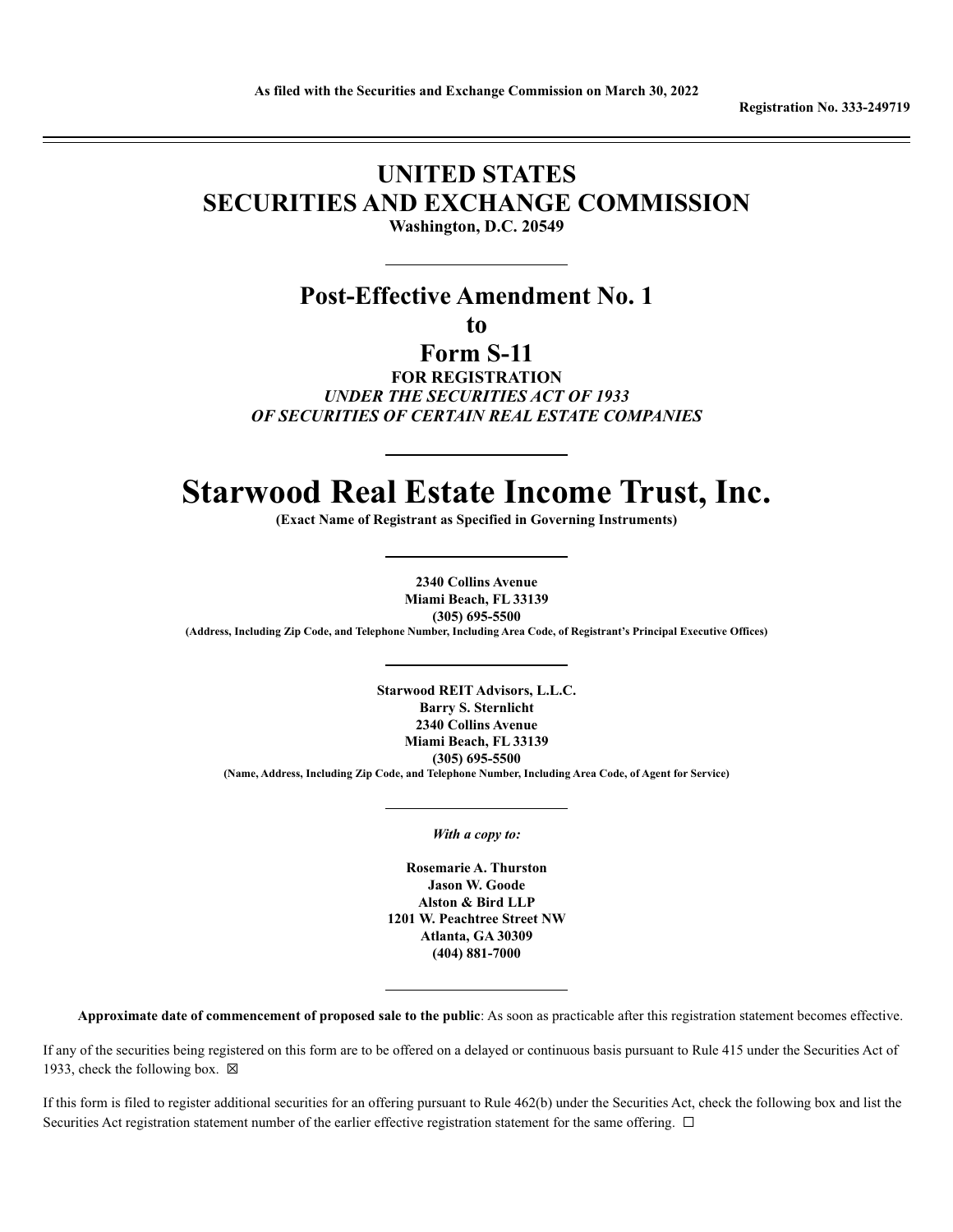If this form is a post-effective amendment filed pursuant to Rule 462(c) under the Securities Act, check the following box and list the Securities Act registration statement number of the earlier effective registration statement for the same offering. □

If this form is a post-effective amendment filed pursuant to Rule 462(d) under the Securities Act, check the following box and list the Securities Act registration statement number of the earlier effective registration statement for the same offering. ☒ Registration No. 333-249719

If delivery of the prospectus is expected to be made pursuant to Rule 434, check the following box.  $\Box$ 

Indicate by check mark whether the registrant is a large accelerated filer, an accelerated filer, a non-accelerated filer, a smaller reporting company or an emerging growth company. See the definitions of "large accelerated filer," "accelerated filer," "smaller reporting company" and "emerging growth company" in Rule 12b-2 of the Exchange Act:

| Large accelerated filer        |   | Accelerated filer         |        |
|--------------------------------|---|---------------------------|--------|
| Non-accelerated filer          |   | Smaller reporting company | $\Box$ |
| <b>Emerging Growth Company</b> | X |                           |        |

If an emerging growth company, indicate by check mark if the registrant has elected not to use the extended transition period for complying with any new or revised financial accounting standards provided pursuant to Section 7(a)(2)(B) of the Securities Act.  $\boxtimes$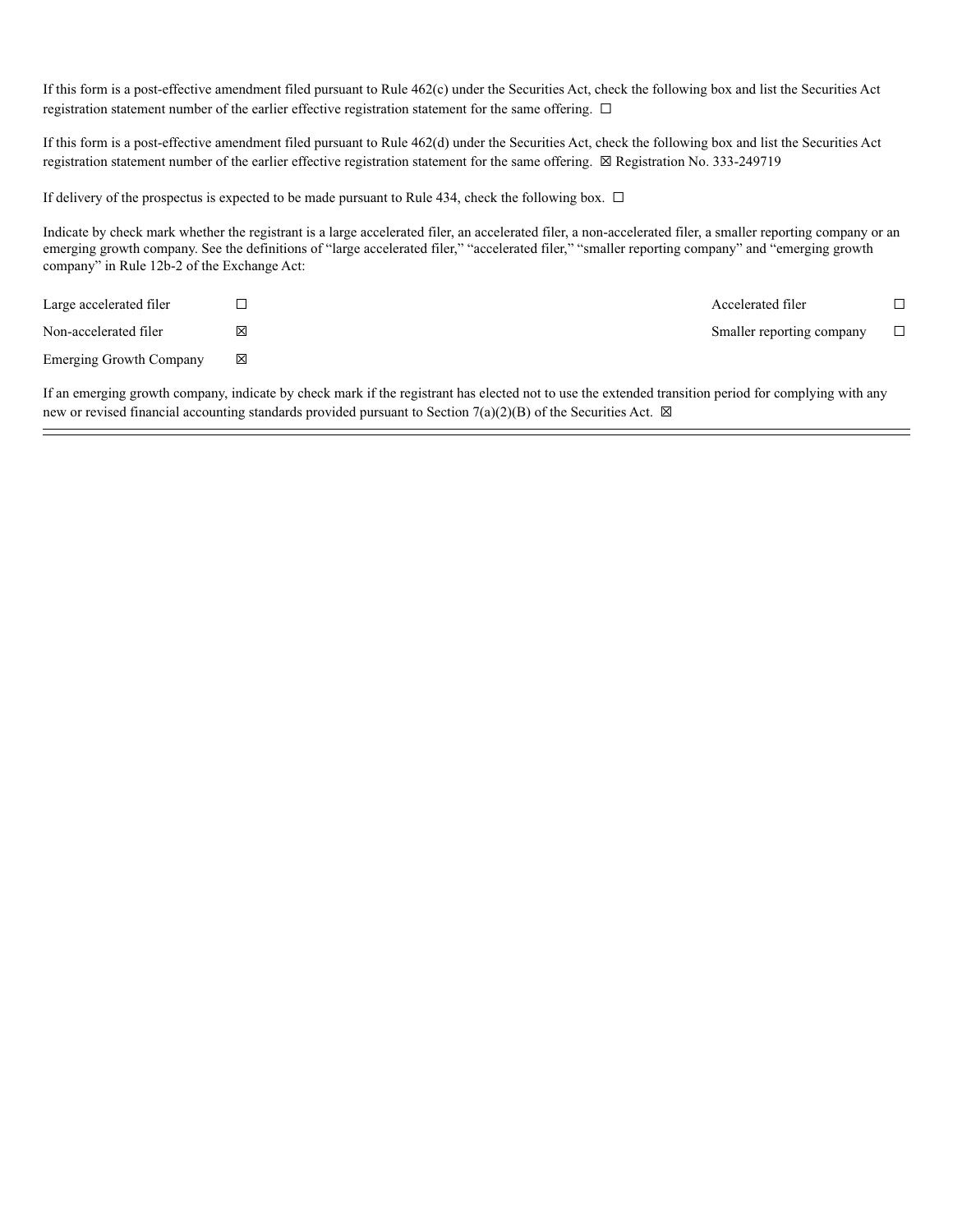### **EXPLANATORY NOTE**

This Post-Effective Amendment No. 1 to the Registration Statement on Form S-11 (No. 333-249719) is filed pursuant to Rule 462(d) solely to add exhibits not previously filed with respect to such Registration Statement.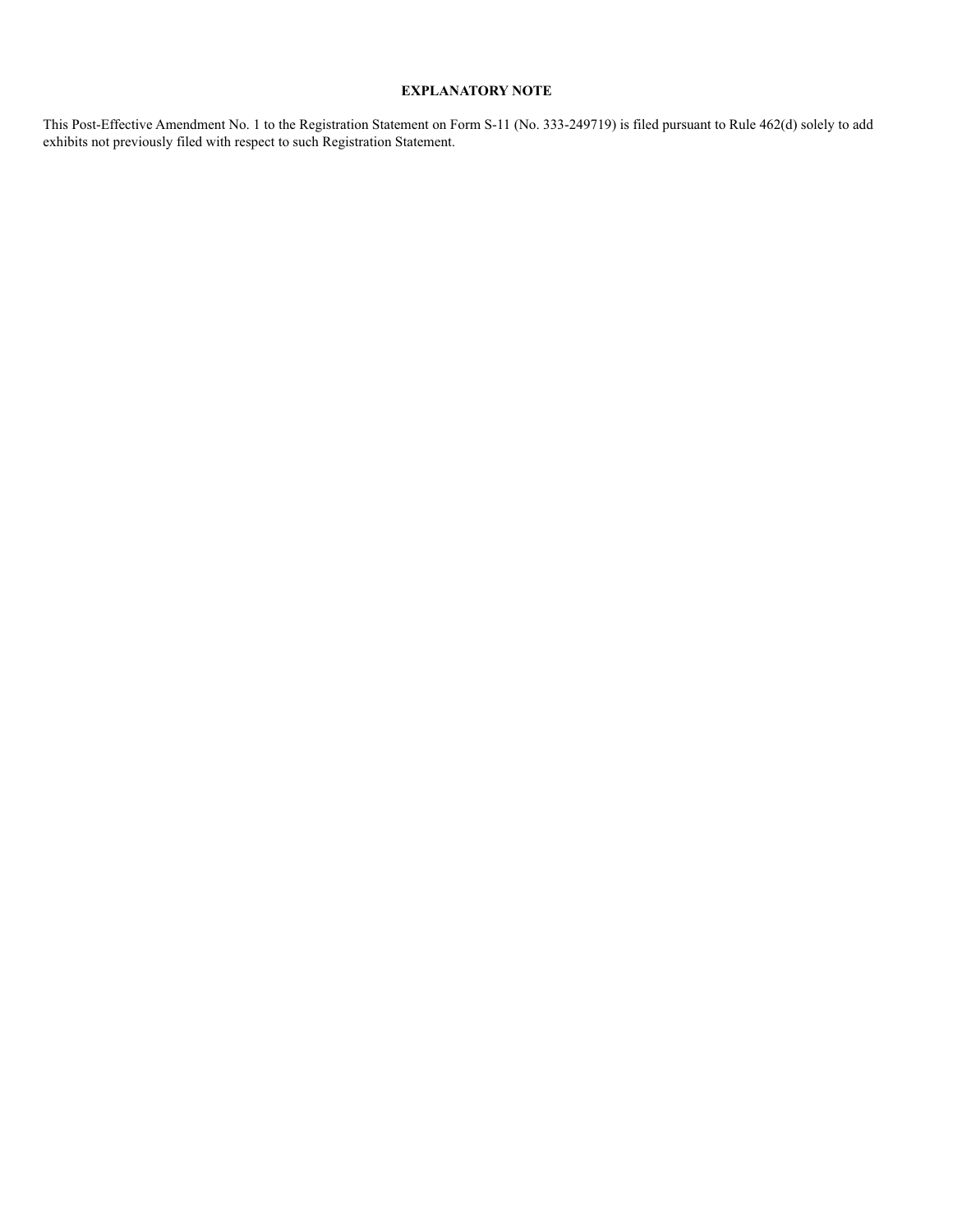# **PART II**

# **Information Not Required in the Prospectus**

# **Item 36. Financial Statements and Exhibits.**

2. Exhibits.

The following exhibits are filed as part of this registration statement:

| Exhibit<br><b>Number</b> | <b>Description</b>                                                                                                                                                                                                                                                                                                                                |
|--------------------------|---------------------------------------------------------------------------------------------------------------------------------------------------------------------------------------------------------------------------------------------------------------------------------------------------------------------------------------------------|
| 10.1                     | Amendment No. 1 to Advisory Agreement, dated March 23, 2022, by and between Starwood Real Estate Income Trust, Inc., Starwood<br>REIT Operating Partnership, L.P. and Starwood REIT Advisors, LLC (filed as Exhibit 10.4 to the Registrant's Annual Report on Form 10-<br><u>K filed on March 28, 2022 and incorporated herein by reference).</u> |
|                          |                                                                                                                                                                                                                                                                                                                                                   |

23.1 Consent of Deloitte & Touche LLP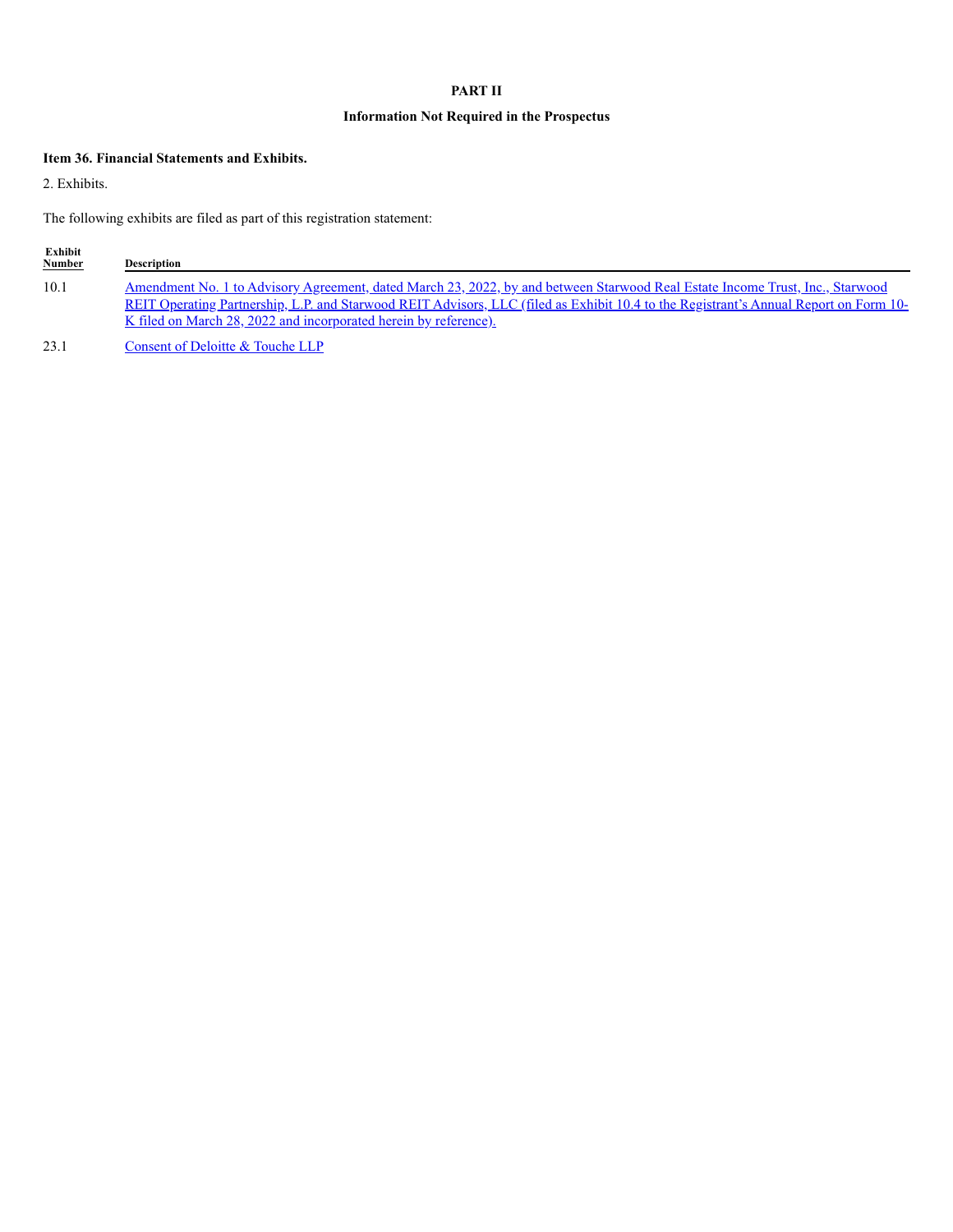#### **SIGNATURES**

Pursuant to the requirements of the Securities Act of 1933, the Registrant certifies that it has reasonable grounds to believe that it meets all of the requirements for filing on Form S-11 and has duly caused this Registration Statement to be signed on its behalf by the undersigned, thereunto duly authorized, on March 30, 2022.

## **Starwood Real Estate Income Trust, Inc.**

By: /s/ John P. McCarthy, Jr. John P. McCarthy, Jr. Chief Executive Officer and Director

Pursuant to the requirements of the Securities Act of 1933, as amended, this Form S-11 Registration Statement has been signed by the following persons in the following capacities on March 30, 2022.

| Signature                       | <b>Title</b>                                                   |  |
|---------------------------------|----------------------------------------------------------------|--|
| /s/ John P. McCarthy, Jr.       | Chief Executive Officer and Director                           |  |
| John P. McCarthy, Jr.           | (Principal Executive Officer)                                  |  |
| /s/ Chris Lowthert              | Chief Financial Officer and Treasurer                          |  |
| Chris Lowthert                  | (Principal Financial Officer and Principal Accounting Officer) |  |
| $\ast$                          | Chairman of the Board                                          |  |
| Barry S. Sternlicht             |                                                                |  |
| $\ast$                          | Director                                                       |  |
| <b>Mark Deason</b>              |                                                                |  |
| $\ast$                          | Director                                                       |  |
| Christopher D. Graham           |                                                                |  |
| $\ast$                          | Director                                                       |  |
| <b>Austin Nowlin</b>            |                                                                |  |
| $\star$                         | <b>Independent Director</b>                                    |  |
| Richard D. Bronson              |                                                                |  |
| $\ast$                          | <b>Independent Director</b>                                    |  |
| David B. Henry                  |                                                                |  |
| $\star$                         | <b>Independent Director</b>                                    |  |
| Robin Josephs                   |                                                                |  |
| $\star$                         | <b>Independent Director</b>                                    |  |
| Peggy Lamb                      |                                                                |  |
| $\ast$                          | <b>Independent Director</b>                                    |  |
| Dale Anne Reiss                 |                                                                |  |
| $\ast$                          | <b>Independent Director</b>                                    |  |
| James E. Walker                 |                                                                |  |
| * By: /s/ John P. McCarthy, Jr. | Attorney-in-Fact                                               |  |
| John P. McCarthy, Jr.           |                                                                |  |